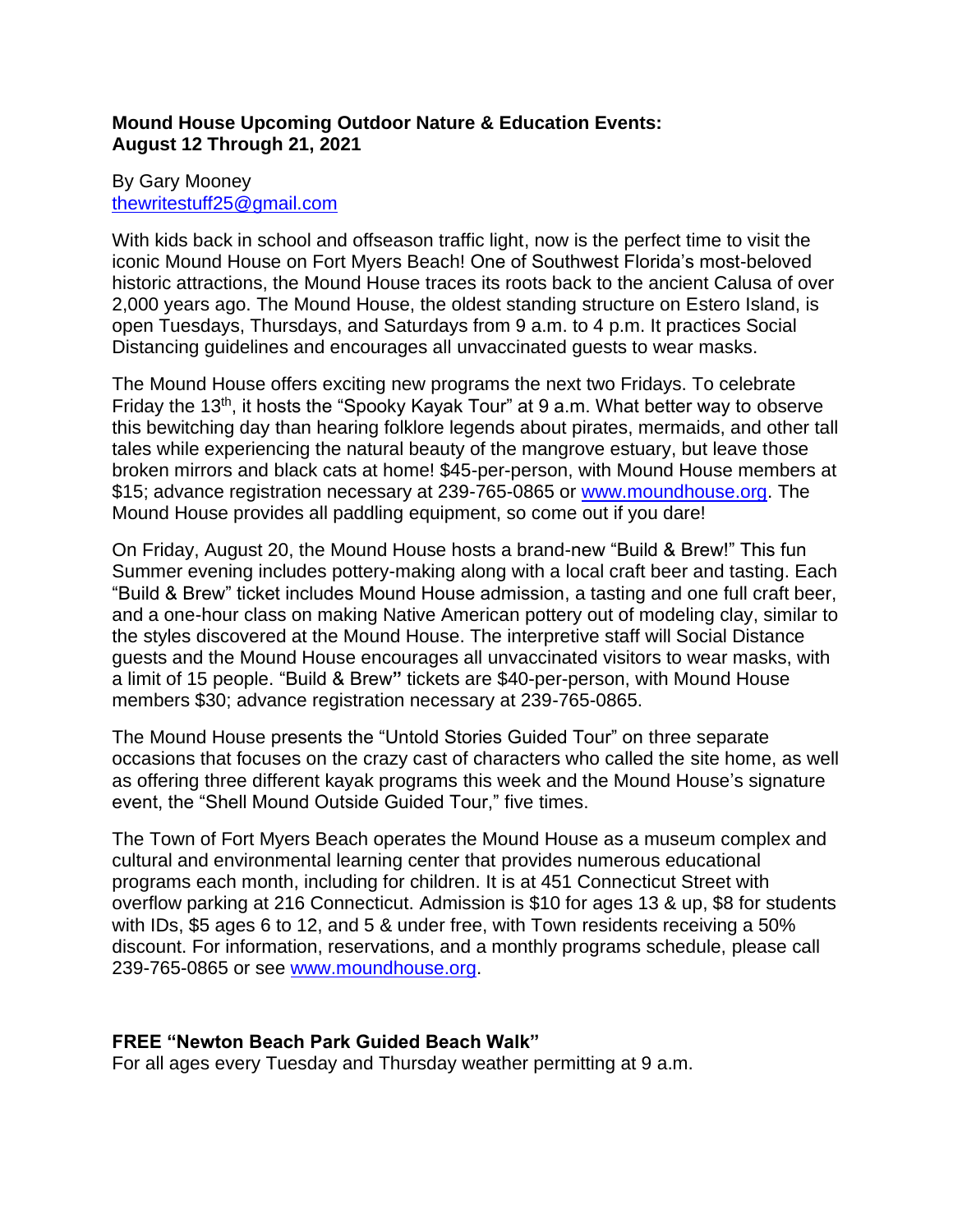This twice-weekly free outdoor nature program is different every single time, as the "Guided Beach Walks" have a simple premise – the groups walk roughly a half-mile down the beach and back, discussing whatever you find that particular morning. Meet at the thatched hut closest to the beach, with Social Distancing in place. Bring sunscreen, shoes to get wet, sunglasses, and hat. No reservations necessary; while free, parking is \$3-per-hour, with one hour generally enough. Newton Beach Park is mid-island at 4650 Estero Boulevard.

#### **"Garden Outside" Guided Tour**

For all ages on Thursday, August 12, at 11 a.m.; Saturday, August 14, at 1 p.m.; & Tuesday, August 17, at 1 p.m.

Stroll through the Mound House gardens to discover how its unique plants conserve water and protect wildlife, while learning how the Calusa and other Native Americans used them in their daily lives. \$5-per-person that does not include Mound House admission; Mound House members free, with Social Distancing guidelines in place.

#### **"Shell Mound" Outside Guided Tour**

For all ages on Thursday, August 12, at 1 p.m.; Saturday, August 14, at 11 a.m.; Tuesday, August 17, at 11 a.m.; Thursday, August 19, at 2 p.m.; & Saturday, August 21, at 11 a.m.

If you dig archaeology, the Mound House's signature program is for you! Tour the 2,000-year-old Calusa Indian Shell Mound led by the interpretive staff as you explore the site's archaeology to unearth clues about this ancient society. \$5-per-person that does not include Mound House admission; Mound House members free, with Social Distancing guidelines in place.

## **NEW: "Untold Stories" Guided Tour**

For adults on Thursday, August 12, at 2 p.m.; Thursday, August 19, at 1 p.m.; & Saturday, August 21, at 1 p.m.

The Mound House is the oldest standing structure on Fort Myers Beach, with an intriguing cast of characters who called it home, ranging from farmers to casino owners; scientists to developers! Learn about their individual stories along with a good dose of island history on this guided tour through the Mound House Museum, native gardens, and majestic grounds. Adults \$15; Mound House members free.

## **NEW: "Spooky Kayak Tour"**

For ages 12 & up weather permitting on Friday, August 13, at 9 a.m.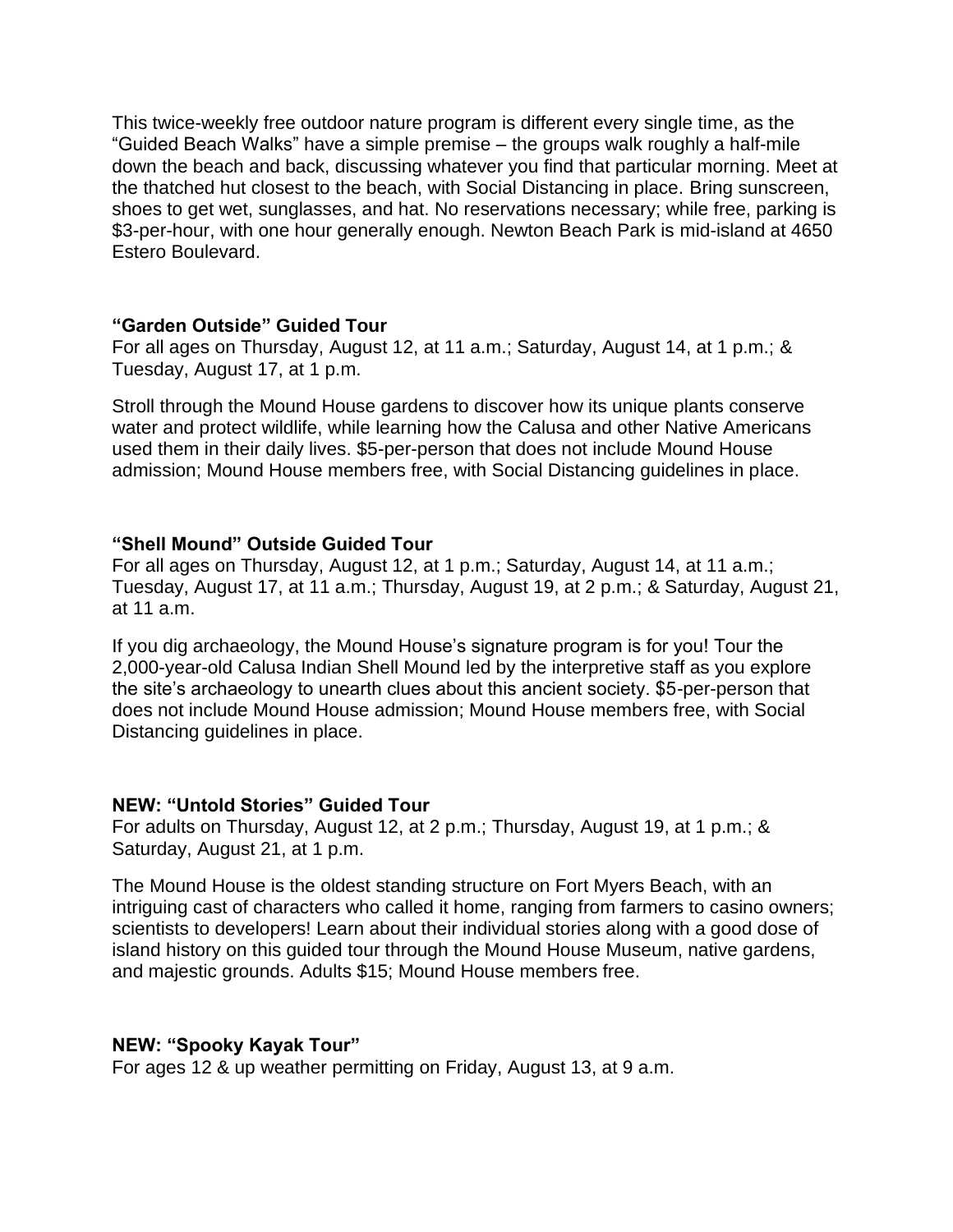What better way to celebrate Friday the 13<sup>th</sup> than hearing folklore legends about pirates, mermaids, and other tall tales while experiencing the natural beauty of the mangrove estuary, but leave those broken mirrors and black cats at home! \$45-per-person, with Mound House members at \$15; advance registration necessary at 239-765-0865 or [www.moundhouse.org.](http://www.moundhouse.org/) The Mound House provides all paddling equipment, so come on out if you dare!

## **NEW: "Junior Explorers" at Newton Beach Park**

For children 2 to 5 with their adult guardians on Friday, August 13 & Wednesday, August 18, both at 1 p.m.

Your Junior Explorer will investigate Newton Beach Park to learn about the natural environment, culture, and early life skills such as language, numbers, fine motor, and socializing during this 30-minute program, featuring topics like "Counting With Nature," "Animals of The Estuary," "Paint Making," "Calusa Masks," "Calusa Pottery," and "Sorting Shells." \$2-per-child, with adult guardians and Mound House members free; no reservations necessary. Newton Beach Park is mid-island at 4650 Estero Boulevard.

# **"Family Fun Kayak" Tour**

For ages 6 & up weather permitting on Saturdays, August 14 & 21, both at 9 a.m.

Fun for the whole family on a specially-designed Environmental Educator-guided kayak tour for families with children age 6 & up! See birds, dolphins, manatee, and other wildlife while paddling through the Estero Bay mangroves. \$25-per-person ages 13 & up; \$15-per-person ages 6 to 12 that includes Mound House admission, with advance registrations necessary. The Mound House provides all equipment, with Social Distancing in place.

## **NEW "Cool Calusa Tools"**

For families with children age 6 & older on Saturdays, August 14 & August 21, at 2 p.m.

Learn to hunt, fish, and make masks and pottery, just like the Calusa! The Mound House interpretive staff leads this exciting hands-on tour of the Mound House grounds where they demonstrate Calusa tools and artifacts, then help you make Calusa-inspired artwork where your imagination runs wild! \$2-per-person that does not include Mound House admission. The Mound House enforces Social Distancing guidelines and recommends that all unvaccinated visitors wear masks.

# **NEW "Latino History" Outside Guided Tour**

For all ages on Tuesday, August 17, at 2 p.m. and Thursday, August 19, at 11 a.m.